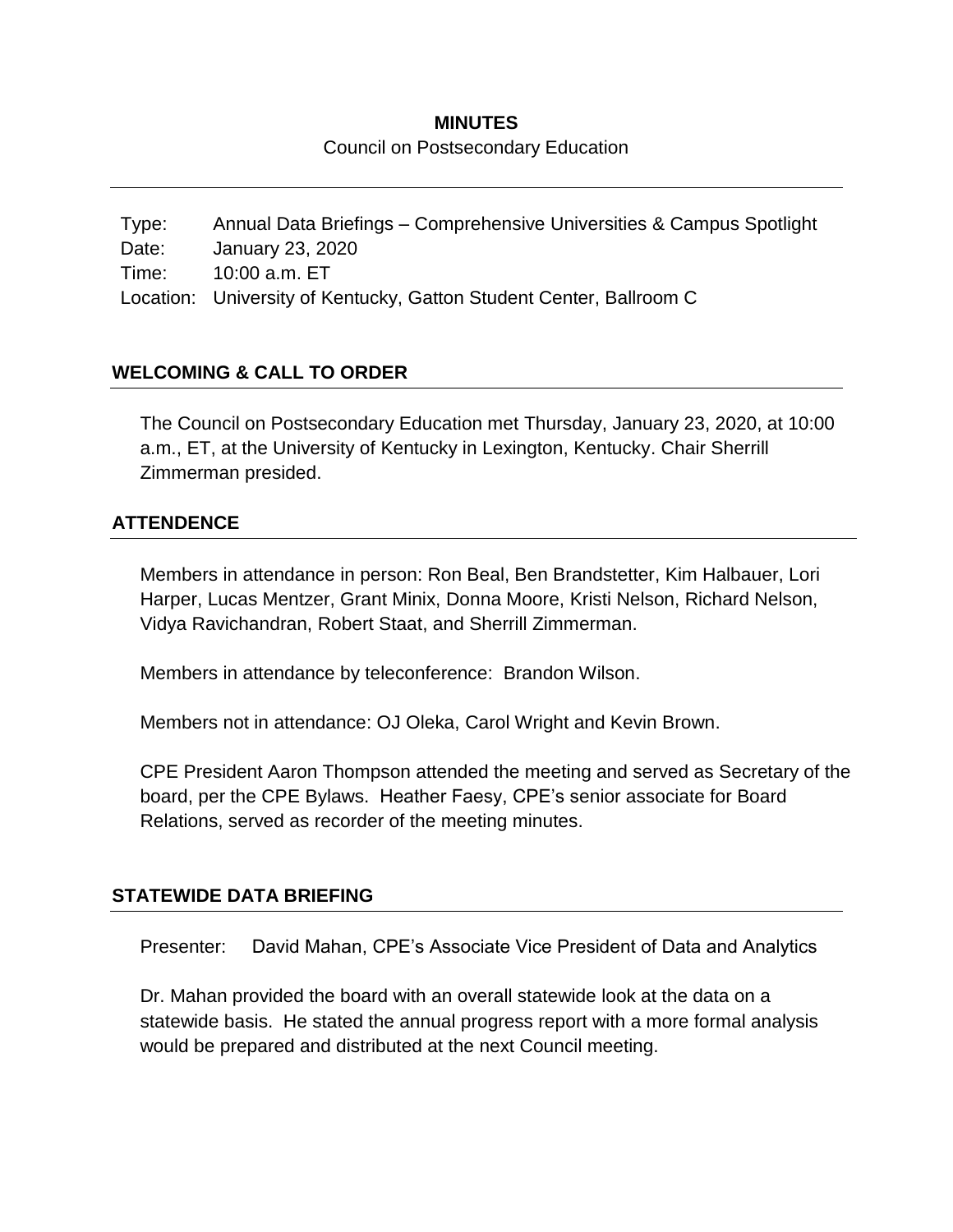# **ANNUAL DATA BRIEFING – COMPREHENSIVE UNIVERSITIES & KCTCS**

The following campus presidents, or their designee, presented their annual briefing to the Council on the institution's latest data performance related to the 2016-21 strategic agenda.

| $10:30$ a.m. | <b>Kentucky State University</b><br>Presenter: Michael Christopher Brown, President                                                                                          |
|--------------|------------------------------------------------------------------------------------------------------------------------------------------------------------------------------|
| $11:00$ a.m. | <b>Eastern Kentucky University</b><br>Presenter: David McFaddin, Interim President                                                                                           |
| $11:30$ a.m. | <b>Murray State University</b><br>Presenter: Robert Jackson, President (by teleconference)                                                                                   |
| 1:00 p.m.    | <b>Morehead State University</b><br>Presenter: Jay Morgan, President                                                                                                         |
| 1:30 p.m.    | Northern Kentucky University<br>Presenters: Bonita Brown, Vice President & Chief Strategy Officer<br>and Shawn Rainey, Exec Director of Planning & Institutional<br>Research |
| 2:00 p.m.    | <b>Western Kentucky University</b><br>Presenter: Tim Caboni, President                                                                                                       |
| 2:30 p.m.    | Kentucky Community & Technical College System<br>Presenters: Kris Williams, Chancellor and Alicia Crouch, Vice<br><b>Chancellor of Research and Policy Analysis</b>          |

The data presented included the progress from the baseline of 2015-16 through academic year 2017-18. Preliminary enrollment for the fall of 2019 was also included. For each briefing, questions of clarification were asked by the Council members. No action was taken during the presentation.

### **CAMPUS WELCOMING AND TOUR**

The University of Kentucky hosted the January 23-24 meetings, and provided the Council with an insider look at the Gatton Student Center and a bus tour of the campus.